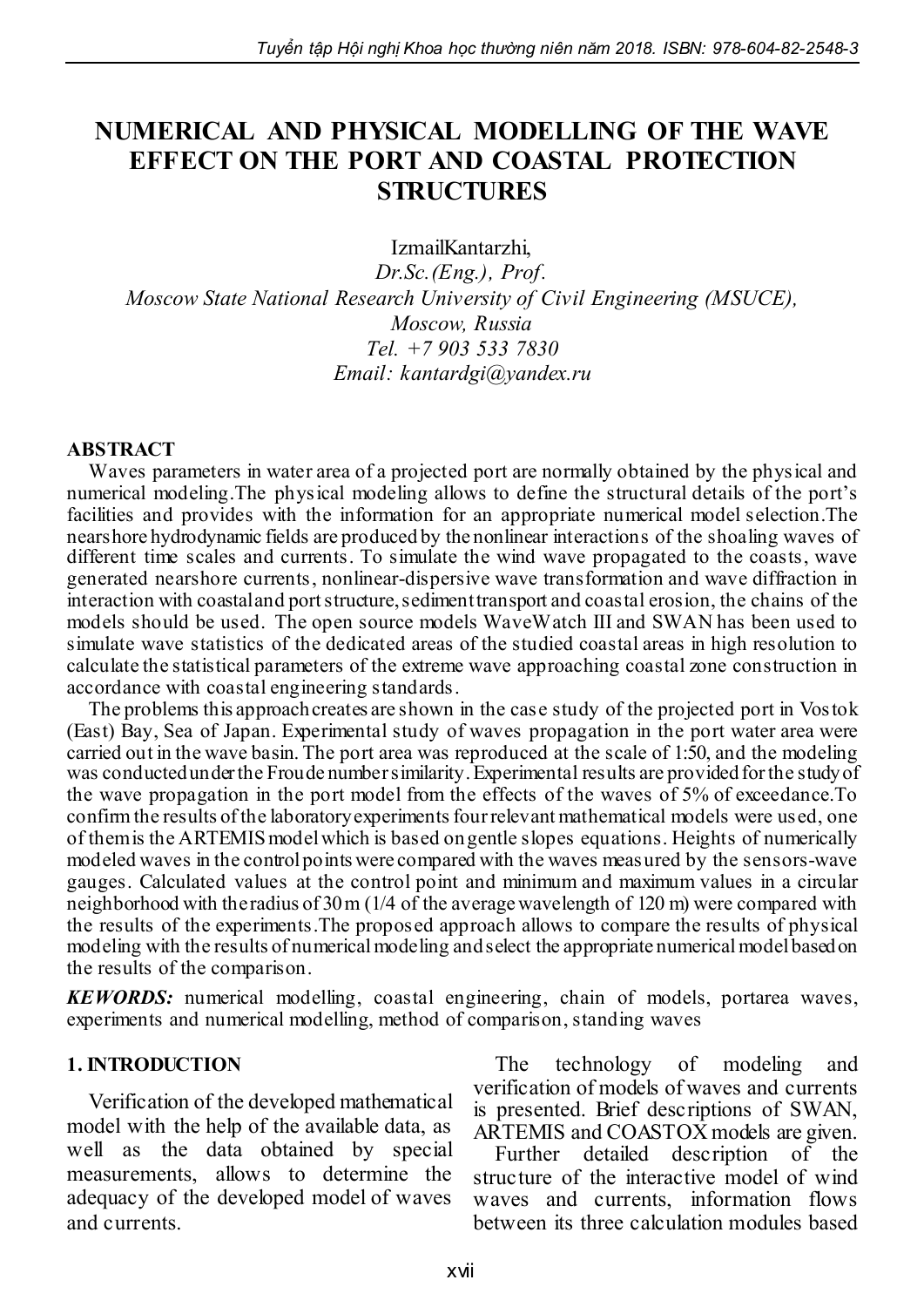on models SWAN, ARTEMIS and COASTOX, types of input information, specified interactive mode.

Projected marine terminal is to be designed for shipping of finished/refined product and for receiving of crude oil. Mooring facilities are located in the Vostok Bay, Sea of Japan. The Vostok Bay is a part of the southeast side of the Peter the Great Bay and intrudes to the land for 7.3 km approximately. The distance between capes is about 5.8 km and the area of the water table is 38 sq. km with the length of the shoreline of about 29 km. The open part of the Vostok Bay faces the south-southwest direction.

The moorings disposition inside of the bay allows for designing the protection structures from the waves approaching only from the south and west. The layout of the breakwater and the moorings is shown in Figure 1.

The projected marine terminal is designed for procuring of a new refinery with the capacity of 30 million tons per year. The refinery is not built yet and the time of the construction is not yet set up.

Laboratory and numerical studies of the waves at the port water area were conducted to verify the effectiveness of the breakwater in providing of acceptable waves parameters at the moorings



*Figure 1. Marine Terminal Layout. Dimensions are in meters*

#### 2. SIMULATION TECHNOLOGIES OF WAVES AND CURRENTS

The developed interactive model includes as the main modules: the freely distributed model of calculation of wind waves of SWAN, refractive-diffraction model with open source code ARTEMIS, based on the

equations of gentle slopes, 2-D model COASTOX\_UN of currents calculation based on numerical solution of non-linear equations of shallow water on unstructured triangular grid. Statistical processing of calculation results is carried out in accordance with modern approaches to the statistics of extreme hydrometeorological phenomena.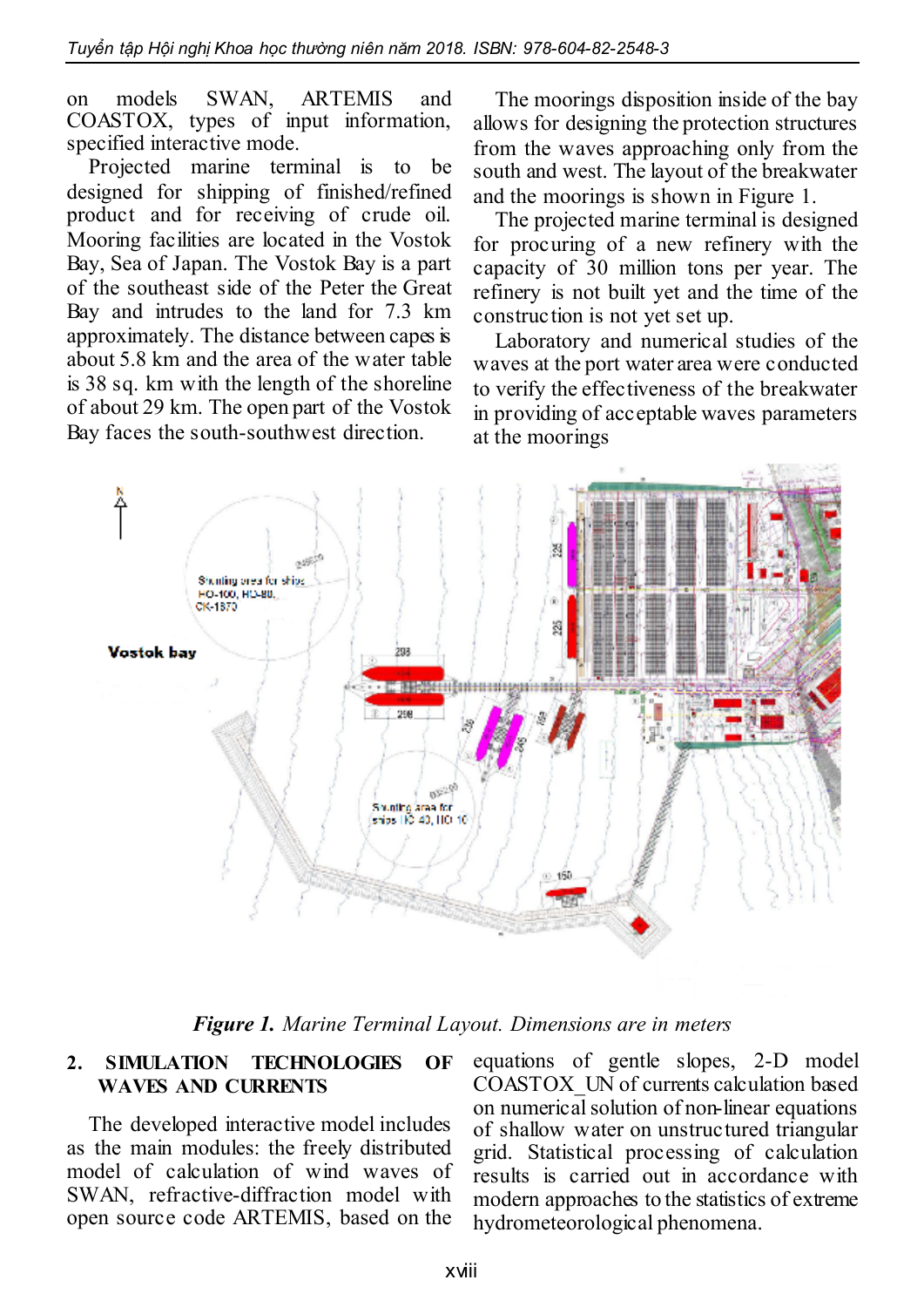## 2.1. SWAN Spectral Model

SWAN model of the Technical University of Delft (Denmark) [1, 2], distributed in open codes, in the last decade has become generally accepted in the world practice in coastal engineering the tool for calculation of transformation of wind waves from zones deep to the coastal zone.

The model is based on the equation of the balance of the density of wave action (or the balance of wave energy in the absence of currents) with sources and drains [1, 2]. The model describes the following wave processes: wind wave generation; propagation of waves in variable depth; change of amplitude of a wave, as a result of changes of depth and current; refraction, due to changes in depth and current; diffraction; blocking and reflection of waves in opposite directional currents; passing waves through flooded obstacles.

The model also considers the processes of wave generation by the wind and their dissipations: dissipation, caused by the collapse on deep water; dissipation caused by the collapse due to the change in depth; dissipation because of bottom friction; wave interaction on deep and shallow water.

At the initial stage of the work, the calculations were performed by SWAN, version 40.85, then the calculation was made on the basis of a later version of SWAN 41. 10AB. The results of calculations were practically not different for both these versions, for calculation points of the analyzed region.

SWAN model since the beginning of the century is increasingly used as a tool for calculating the wave fields of the coastal zone, in the systems of forecasting the wave mode and calculating the characteristics of waves in the engineering objects of the coastal zone (for example, [2-6]). An important step in the application of SWAN model in the Russia was the work, showed good results in comparison with measurements in calculating the regime

characteristics of waves in the coastal zones of the Russian seas. SWAN model is used in the Arctic and Antarctic Research Institute as a calculation module for the coastal zone of the Arctic seas, integrated with the model AARI-PD2, as well as, in recent years, in Russian federal service for hydrometeorology and environmental monitoring it was introduced for the prediction of wind disturbance in the Black Sea with detailing in the offshore zones using SWAN.

The model was successfully applied by the MSUCE in many engineering projects of wave hydrodynamics of the coastal zone and tested according to the corresponding data of measurements. As an example of such projects, it is possible to specify: Port Taman, Port Gelendzhik, Port Belokamenka, etc.

The wide use of the SWAN model for the calculation of wave field formation of the coastal zone of the sea caused the choice of this model in comparison with other spectral regional models of wind waves as a tool of calculation wave mode in the Ob lip in the free-of-ice period.

### 2.2. ARTEMIS Refractive Diffraction Model

An open-source ARTEMIS model is included in the structure of the developed interactive mathematical model of wind waves and currents in the proposed construction for the calculation of wave fields at hydraulic facilities. Model ARTEMIS [7], based on an extended version of the gentle slopes equations [8], in which, along with the original features of the GSE calculation of the wave transformation in the coastal zone, considering the refractivediffraction processes. It's also added the ability to calculate the impact of dissipation due to friction on the bottom and the destruction of waves in the coastal zone on the wave characteristics. In ARTEMIS code, the equations of gentle slopes are solved numerically by finite element method using parallel computation algorithm. The model is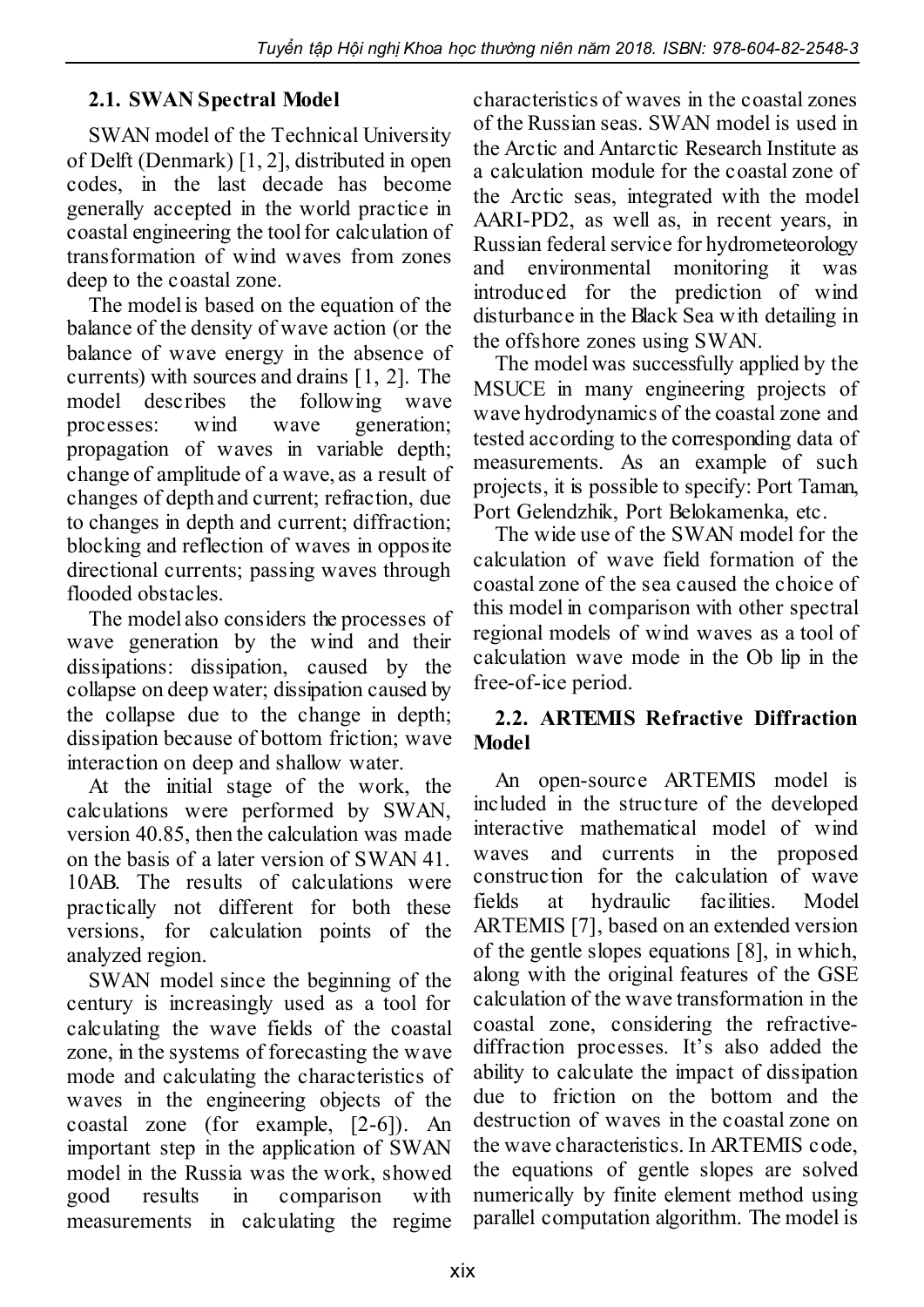a part of the program complex of calculating the tasks of wave hydrodynamics TELEMAC [9], the version in open codes of which is called TELEMAC-MASCARET [10].

Models based on different versions of the GSE are widely used in engineering tasks of calculating wave characteristics in ports and near offshore hydraulic structures. From many such models we note here only the most frequently used in engineering projects, along with ARTEMIS, the model EMS: Elliptic Mild Slope Wave Module Popular commercial complex of settlement programs of marine hydraulics MIKE-21 [11, 12].

The choice of ARTEMIS as one of the three components of the computational interactive model developed in this project, along with its status as a freely distributed model, is also due to: the successful ARTEMIS testing for a large number of projects for seaports, for example [13-15], and also a set of test calculations, which in comparison with measurement data is presented in model documentation; availability of both the version for regular waves and the spectral version of the model; modern numerical implementation of the model on the unstructured calculation grid, which provides the necessary detail of the wave fields in the calculation areas; effective paralleling algorithm, allowing to significantly reduce the time of calculations when using both multiprocessor and multi-core computer systems; user-friendly interface.

The ARTEMIS model was successfully applied by the MSUCE in many engineering projects of the wave hydrodynamics of the coastal zone of the sea and tested according to the corresponding data of measurements [15]. In the interactive model being developed, the wave characteristics are calculated on the approach by the SWAN model and, then, the mode characteristics of the waves at the entrance to the port are transferred to the more detailed in the coastal zone of the ARTEMIS model grid.

### 2.3. 2-D Model of Currents Calculation COASTOX

COASTOX [16, 17] using the approximation of shallow water describes the fields of coastal currents generated by the joint influence of wind, gradient currents of the deep sea, tides and wind waves. Numerical solution of the model equations is constructed by the method of finite volumes on unstructured triangular grids. The form of the two-dimensional equations of shallow water includes members describing the effects of bottom friction, wave radiation stresses, horizontal turbulent mixing. Due to the universal structure of equations, they can, except coastal currents, under corresponding boundary conditions and the disconnected module of wave radiation stresses, to describe various wave processes: currents in rivers, transformation of tidal waves, storm surges, tsunami waves. Algorithms of parallelization calculations, on multiprocessor and/or multicore systems are realized.

The model was used in many engineering tasks to calculate the coastal fields of currents. The conducted comparisons showed its good accuracy and stability of the used computational algorithm, for complex bathymetry and coastal outlines, in comparison with widely used in the world practice programs of numerical solution of shallow water equation on unstructured grids such as Mike-11 of the Danish Institute "DHI" [18], ADCIRC USA [19, 20], CMS-Flow Corps of Engineers of the U.S. Army [21].

The choice of the COASTOX model in the version implemented on unstructured grids is due to the ability of the authors of the model to adapt it effectively to the interactive model being developed, while the model of the modules describing the physical processes and the level of numerical realization (the use of algorithms of parallel calculations on unstructured grids) is not inferior to the most known software complexes of two-dimensional modelling of sea currents noted above.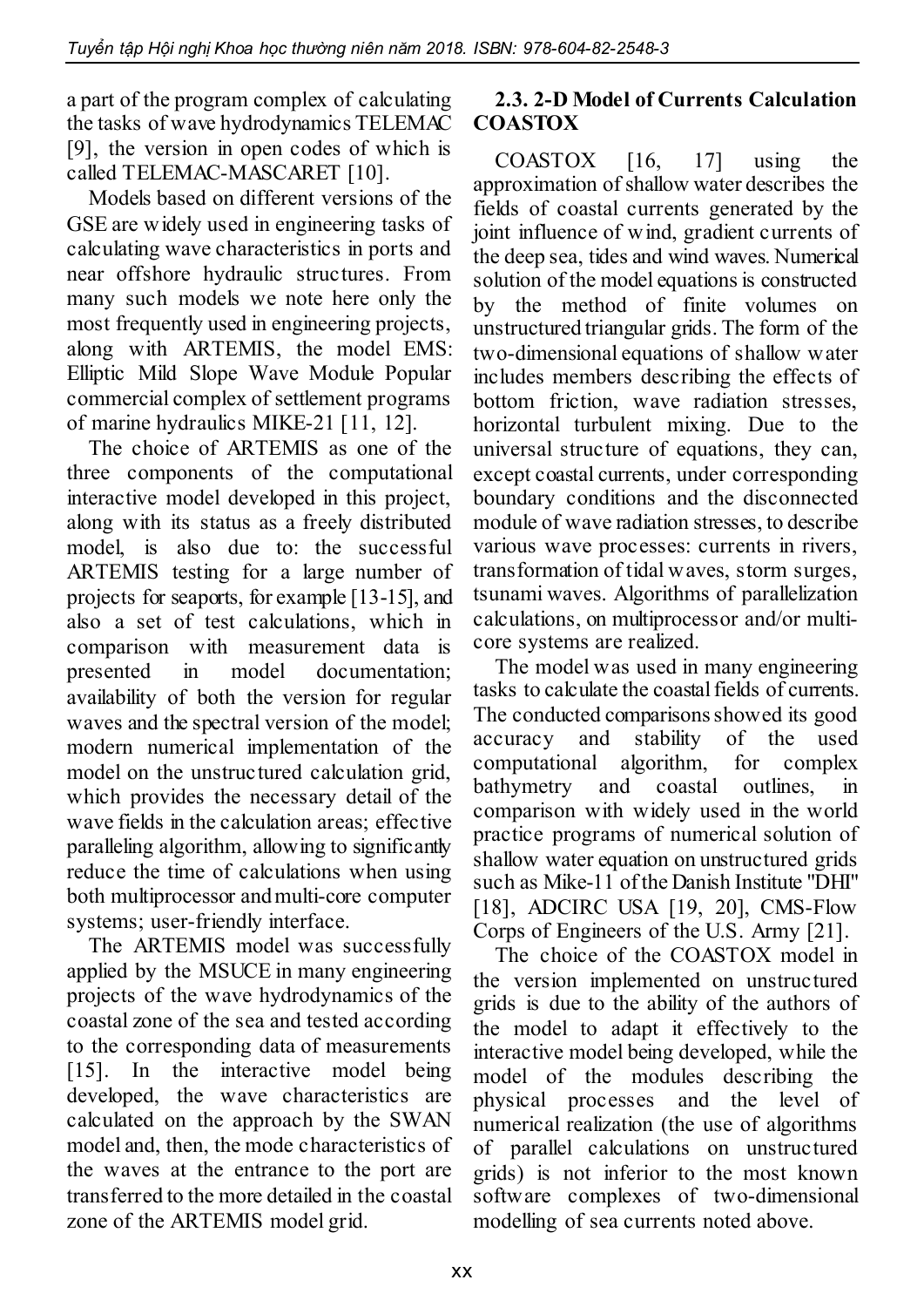The results of calculations, obtained, with the help of models SWAN and COASTOX, adapted for the calculation of waves and currents in Ob lip, in comparison with the data of measurements in the region are presented. and results of prediction of wave fields of different repeatability on the structures water area with the help of ARTEMIS model.

#### 3. NUMERICAL AND EXPERIMENTAL **STUDY**

To study the waves propagation the physical model of the water area of the port was built in the wave basin of the Moscow State National Research University of Civil Engineering (MSCEU). The study program was developed to investigate the distribution of 5% exceedance South and Southwest waves at the port water area and their impact on the eastern and western sides of the breakwater.

The scale of the model of 1:50 was determined based on the water basin size of  $27\times27$  m, actual size of the port water area, distance from the wave generator to the entrance to the port, depth of the basin, prevailing wave direction, and the correspondence of wave processes in nature and in the model as per Froude's similarity criteria.

Four series of experiments were conducted to study South and Southwest waves impact on the eastern and western sides of the breakwater.

At the eastern side of the breakwater, the experiments were conducted for South waves with parameters of T = 12.3 s and  $h_{5%}$  = 5 m and for Southwest waves with the parameters of T = 10.4 s and  $h_{5%}$  = 5 m. The modeling parameters were estimated as  $T = 1.74$ s,  $h_{5%} = 10$  cm, and T = 1.5 s,  $h_{5%} = 10.0$  cm, correspondingly.

At the western side of the breakwater, the experiments were conducted for South waves with parameters of T = 12.3 s,  $h_{5%}$  = 8.5 m, and for Southwest waves with the parameters of T = 10.4 s,  $h_{5%}$  = 7.2 m. The modeling parameters were estimated as  $T = 1.74$  s,  $h_{5%}$  = 17 cm and T = 1.47 s,  $h_{5%}$  = 14.4 cm, correspondingly.

The description of the study and the results of the physical and numerical experiments related to South waves with the diffraction on the western side of the breakwater is provided below.

The locations of wave sensors and the wave generator in the wave basin is shown in Figure 2.



*Figure 2. Marine Terminal Model Layout with the Wave Sensors and Wave Generator Locations. South Waves Impact on the Western Side of the Breakwater Study*

Different numerical model are used for the calculation of shallow waves and waves at the water area of water ports. The spectral model SWAN [1] is worldwide used, and it is an open code.

The model is based on the wave action density balance equation (or conservation of energy under no ambient currents condition) with the source and sink terms. The model can be used in Cartesian or spherical coordinates depending on the scale of applications. Diffraction processes are described approximately and can't provide detailed wave field solution for wave interactions with hydrotechnical structures.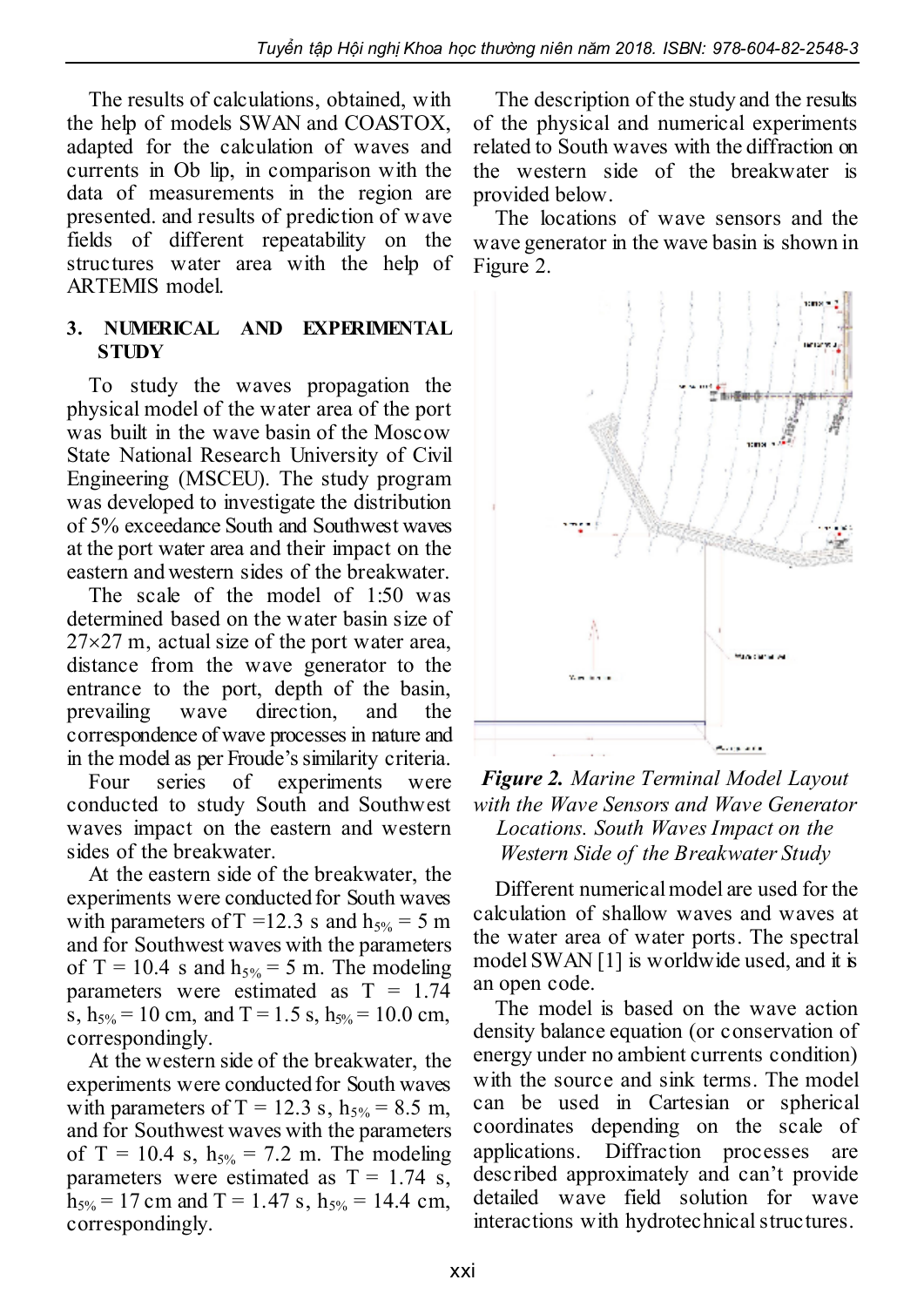

*Figure 3. Cross section of the protected breakwater, slope type. The horizontal sizes are in millimeters, the vertical levels shown in meters, Baltic System*

The results of the physical modeling were compared with the results of the numerical modeling conducted by the using of the ARTEMIS software. Software ARTEMIS is based on the gentle slope hydrodynamic equations [8]. The software solves the waves transformation in coastal zones including the processes of refraction-diffraction, bottom friction energy dissipation and breaking of waves. The finite element numerical method is utilized to solve the elliptic equations. ARTEMIS is successfully used for similar studies [15, 16, 22]. It is an open source software and can be found on the website http://www.opentelemac.org/[9].

The bathymetric map of the Sea of Japan, Peter the Great Bay and Vostok Bay, with the scale of 1:25000 obtained by the echosounder survey was digitized and used for the numerical modeling. The port's structures were included into the digitized map.

Waves interaction with the different types of structures were considered by introduction of the reflection coefficients along the structure's boundaries. The reflection coefficient of kr=0.9 was used for the vertical structures and for the side slopes of the wave canal. The reflection coefficient of 0.5 was used for the slopes of the structures protected by armor berm.

Two types of the breakwater were considered. Main type was a wave impermeable structure with a revetment slope.

An alternative type was a structure with wave permeable central part that allows some waves to get to the water area of the port.

The revetment slope was designed with three layers of protection: the bottom layer made of stones with weights from 50 to 150 kg was overlayed by the layer made of stones from 500 to 1500 kg, and the top layer was made of shaped concrete units (hexabits) with weight of 10 tones.

To obtain the reflection coefficients the laboratory experiments of incoming and passing waves were conducted in a wave flume and wave's parameters were recorded. The example the setup of a pier with piles and a surge plate (wave deflector to reduce wave overtopping) in the wave flume is presented in Figure 4.

The bathymetry of the calculation domain for the study of the western side of the breakwater and South waves is shown in Figure 4.



*Figure 4. Experiment Setup for Complex Structures Reflection Coefficients Estimation*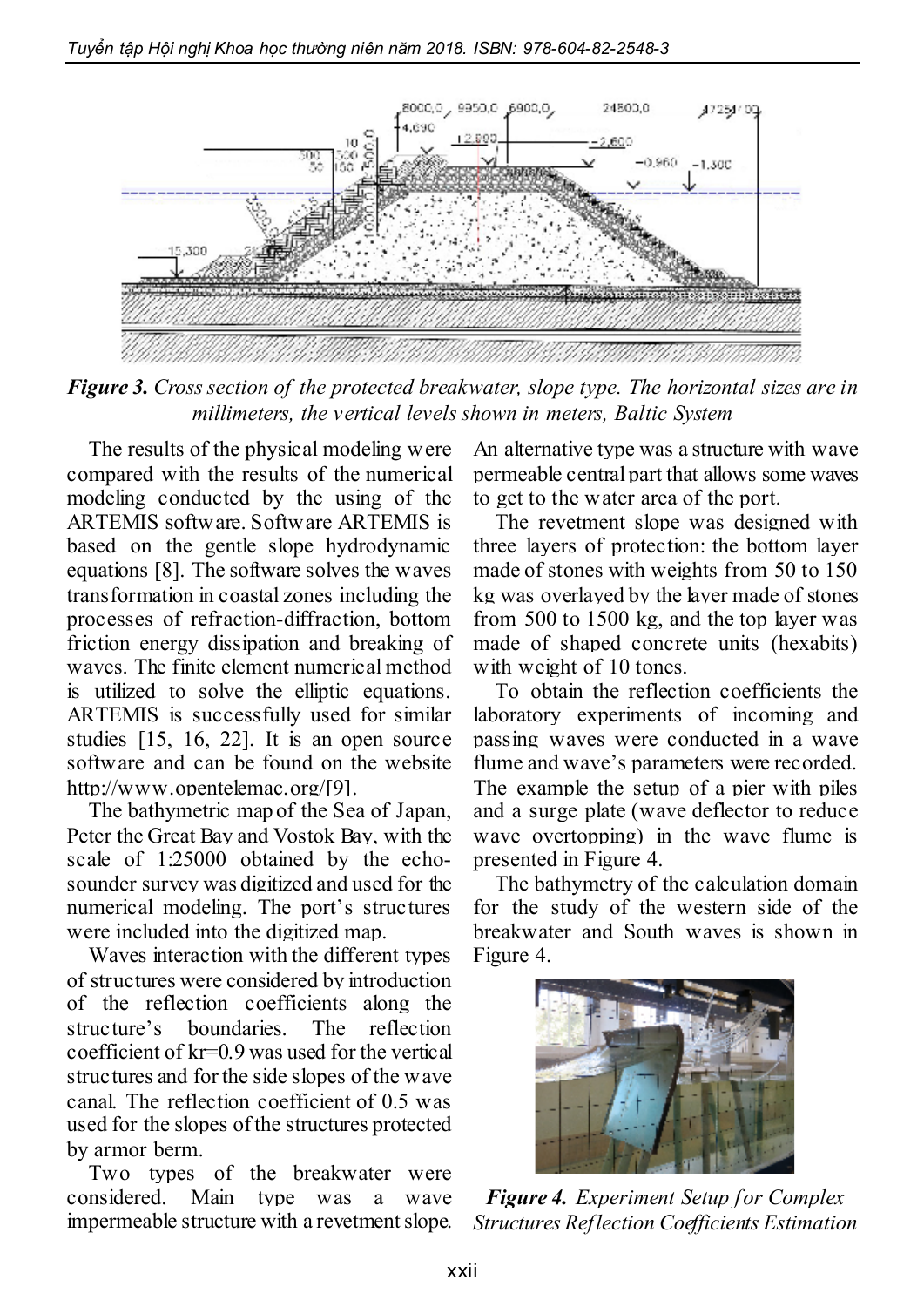ARTEMIS numerical grids were built in accordance with the numerical modeling requirements. It means that there should be no less than grid's 7 nodes for the wave length. The grids were built for the monochromatic wave with the period of 7 sec and for the number of nodes of 10. The mesh sizes changed from 2 m for shallow water to 8 m for deep water. The size of grids were as following: for the study of the eastern side of the breakwater and South waves the number of nodes were 87959 and the number of elements were 174018; for study of the eastern side of the breakwater and Southwest waves the number of nodes were 88969 and the number of elements were 175945; for the study of the western side of the breakwater and South waves the number of nodes were 81581 and elements were 161487; for study of the western side of the breakwater and Southwest waves the number of nodes were 51317 and the number of elements were 101413.

The bathymetry of the calculation domain for the study of the western side of the breakwater and South waves is shown in Figure 5.



*Figure 5. Modeling Domain of the Study of South Waves Impact on the Western Side of the Breakwater. The wave-generating boundary is drawn blue. The free boundaries are drawn green. The other boundaries are reflecting boundaries with kr = 0.9 (brown), kr = 0.5 (yellow). The control locations 1, 2, 3, 3', 4 and 5 correspond to the locations of the wave sensors in the physical modeling*

The waves parameters generated by the wave generator in physical modeling for the South waves were  $T = 1.74$  s and  $h_{5%} = 17.0$  cm at the sensor's location 1 (entrance to the port). The corresponding parameters in the numerical modeling were  $T = 12.3$  s,  $h_{5%} = 8.5$  m, and the values were assigned to the wave generating boundary (Figure 5). The location of the wave-generating boundary in the numerical model corresponds to the location of the wave generator in the physical model.

The results of the numerical modeling of the wave fields are presented on Figures 6 and 7.

### 4. COMPARISON

General pictures of the wave fields recorded in physical modeling are similar to the obtained in numerical modeling. The numerical modeling exhibits the same diffraction and turn of the wave front at the breakwater head and propagation of the wave further to the diffraction area of the port (Figure 6). The general view of the wave field of the physical model is shown on Figure 8.



*Figure 6. Calculated Waves Phases for the Physical Model of the Port Water Area for the Study of South Waves Impact on the Western Side of the Breakwater*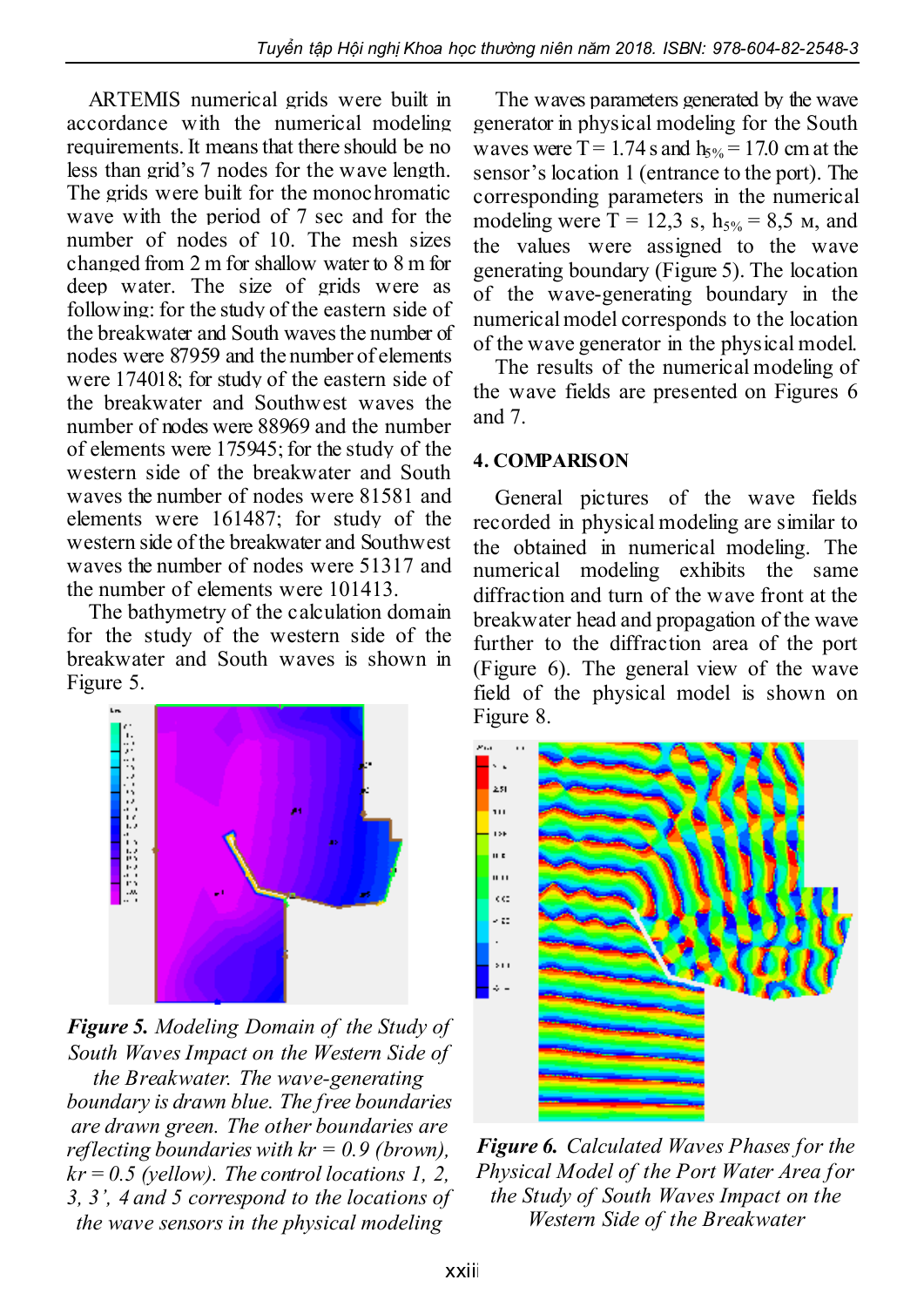

*Figure 7. Calculated Wave Heights for the Physical Model of the Port Water Area for the Study of South Waves Impact on the Western Side of the Breakwater. Wave heights are shown in colors and in numbers at the control locations*



*Figure 8. General View of the Wave Field Generated by South Waves during the Physical Modeling*

The waves heights obtained during the physical modeling and converted to the natural values are summarized in Table 1. The results of the numerical modeling are also presented in Table 1.

| Table 1. Wave heights obtained by the ARTEMIS model and recorded during the physical     |
|------------------------------------------------------------------------------------------|
| modeling for the study of the South waves impact on the western side of the breakwater.  |
| The min and max values of the calculated heights are the calculated values inside of the |
| circle with the radius of 30 m with the center at the sensor location                    |

|                 | Measuredwave | Water depth<br>(physical)<br>model), m | Calculatedwaveheight, m |      |       | Water depth             |
|-----------------|--------------|----------------------------------------|-------------------------|------|-------|-------------------------|
| Controllocation | height, m    |                                        | Controlpoint            | min  | max   | (numerical<br>model), m |
|                 | 8.5          | 22                                     | 8.21                    | 7.00 | 10.02 | 20.59                   |
| $\overline{2}$  | 1.01         | 15                                     | 0.45                    | 0.02 | 1.67  | 14.99                   |
| 3               | 0.74         | 13                                     | 2.32                    | 0.21 | 4.45  | 13.00                   |
| 3'              | 0.94         | 13.5                                   | 0.99                    | 0.23 | 3.9   | 13.47                   |
| $\overline{4}$  | 1.61         | 18                                     | 2.12                    | 1.28 | 2.78  | 18.00                   |
| 5               | 0.62         | 11.5                                   | 0.37                    | 0.22 | 0.69  | 11.39                   |

Calculated waves heights at the sensor locations 1, 3' and 4 are similar to the measured, but at the sensor locations 2, 3, and 5 they are somewhat different from the measured. Nevertheless, all obtained results fall to the interval from minimum to maximum calculated values, inside of 30 m radius with the centers at the sensors locations.

The graphical representation of the calculated and measured values is shown in Figure 9.

One of the reasons for the difference between the wave heights, measured and calculated, can be that the wave field for the monochromatic wave is significantly inhomogeneous and shows the changes in series of maximums and minimums. As the results of the many times waves reflections and interferences, the partial standing waves occur at the port water area. Thus, the significant changes in the wave heights at the control location can be observed.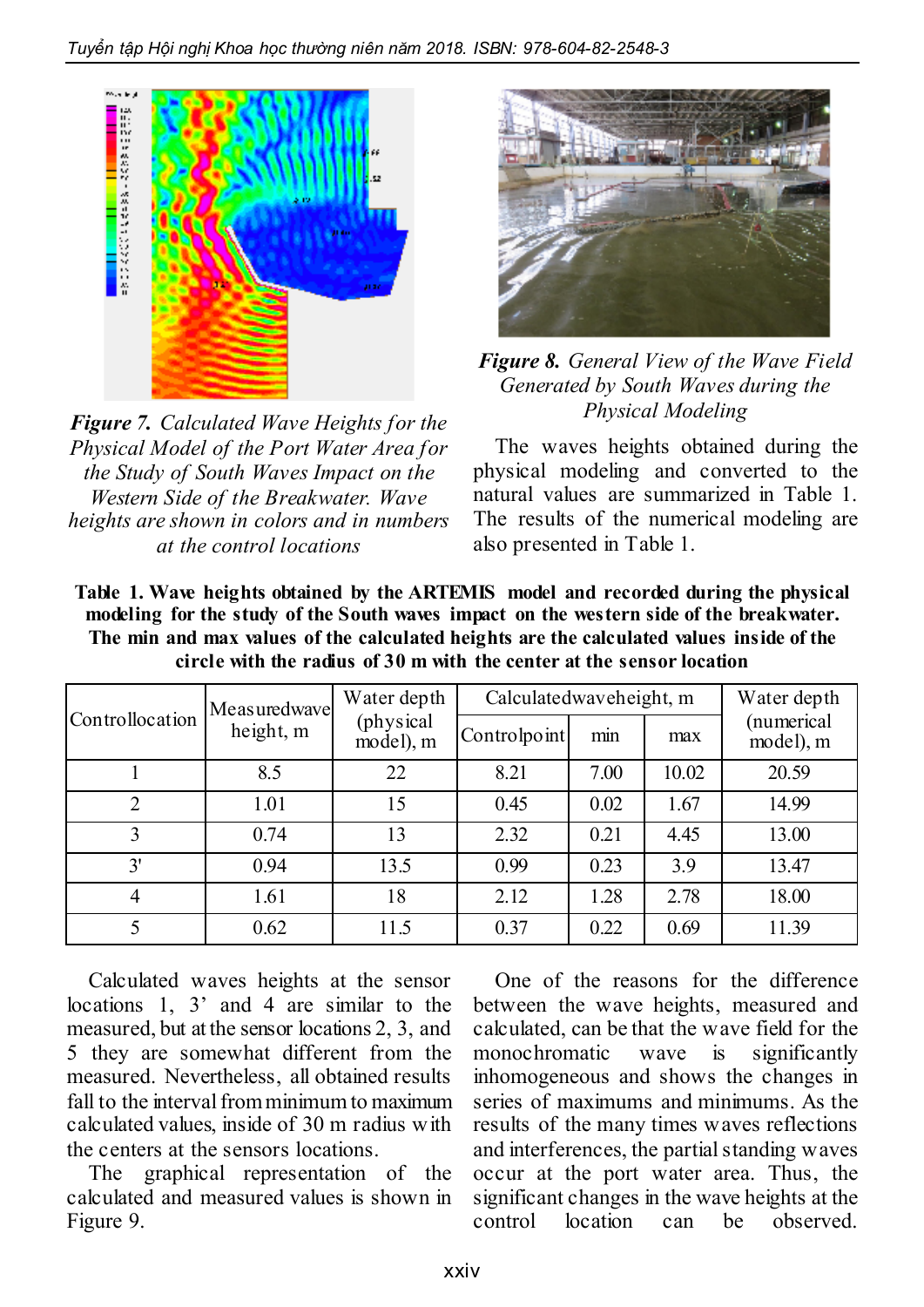Correspondingly, in spite of the similarity of the wave fields of physical and numerical modeling, the small offset of the minimums and maximums can lead to the significantly different result at the control location. However, within the definite distance from the control locations the calculated heights close to the measured can be found. Therefore, to compare the results, the calculated values within the radius of 30 m or the  $\frac{1}{4}$  of the average wave length of 120 m were considered and shown in Table 1. The results of the measured values reside in the minimum maximum interval for all control locations. The same method of comparison of the calculated and measured results was applied to the other three studies, and the same trend has been observed



*Figure 9. Wave Heights Measured and Calculated. Study of South Waves Impact on the Western Side of the Breakwater*

# 5. CONCLUSIONS

The developed mathematical model of waves and currents can be used for the solution of such problems as: determination of the calculated parameters of waves in berthing structures for providing safe conditions of mooring of vessels; determination of the calculated parameters of the waves at the structures for the design of structures (elevation of crests, wave loads, etc.); determination of current fields for prediction of sediment transfer, assessment of the port water area, navigation channels, local washouts at the structures.

When compare the results of the physical and numerical modeling of the wave field at the port water area the phenomenon of the formation of the partial standing waves with different intensities at different locations should be considered. In case of the partial standing waves occurrence, the calculated and measured heights of waves at the corresponding locations can be significantly different. It is recommended to compare the calculated results with the measured results within the radius of the  $\frac{1}{4}$  of the average wave length from the location where waves were measured. The calculated maximum and minimum wave heights within the radius and calculated wave height at the control location should be used for comparison with the measured result at the control location.

The approach of comparison of the results has been used for the study of waves at the water area of the projected oil-tanker port at the Vostok Bay, the Sea of Japan. The approach also allows to determine the use of the numerical model of waves diffraction.

### REFERENCES

- [1] Holthuijsen L. H.: Waves in oceanic and coastal waters. Cambridge University Press, (2007).
- [2] SWAN team: Swan cycle III version 41.10AB, Scientific and Technical documentation. Delft University of Technology, Faculty of Civil Engineering and Geosciences (2017).
- [3] Rogers, W.E., Kaihatu, J.M., Hsu, L., Jensen, R.E., Dykes, J.D., Holland, K.T.:Forecasting and hindcasting waves with the SWAN model in the Southern California Bight. Coastal Engineering 54(1), 1-15 (2007).
- [4] Lemkea N., Fontourab J.A.S., Callaria D.F. Fonseca D.: Comparative study between modeled (SWAN) and measured (waverider buoy) wave data inPatos Lago–RS. Brazil Pan-American Journal of Aquatic Sciences 12(1), 1-13 (2017).